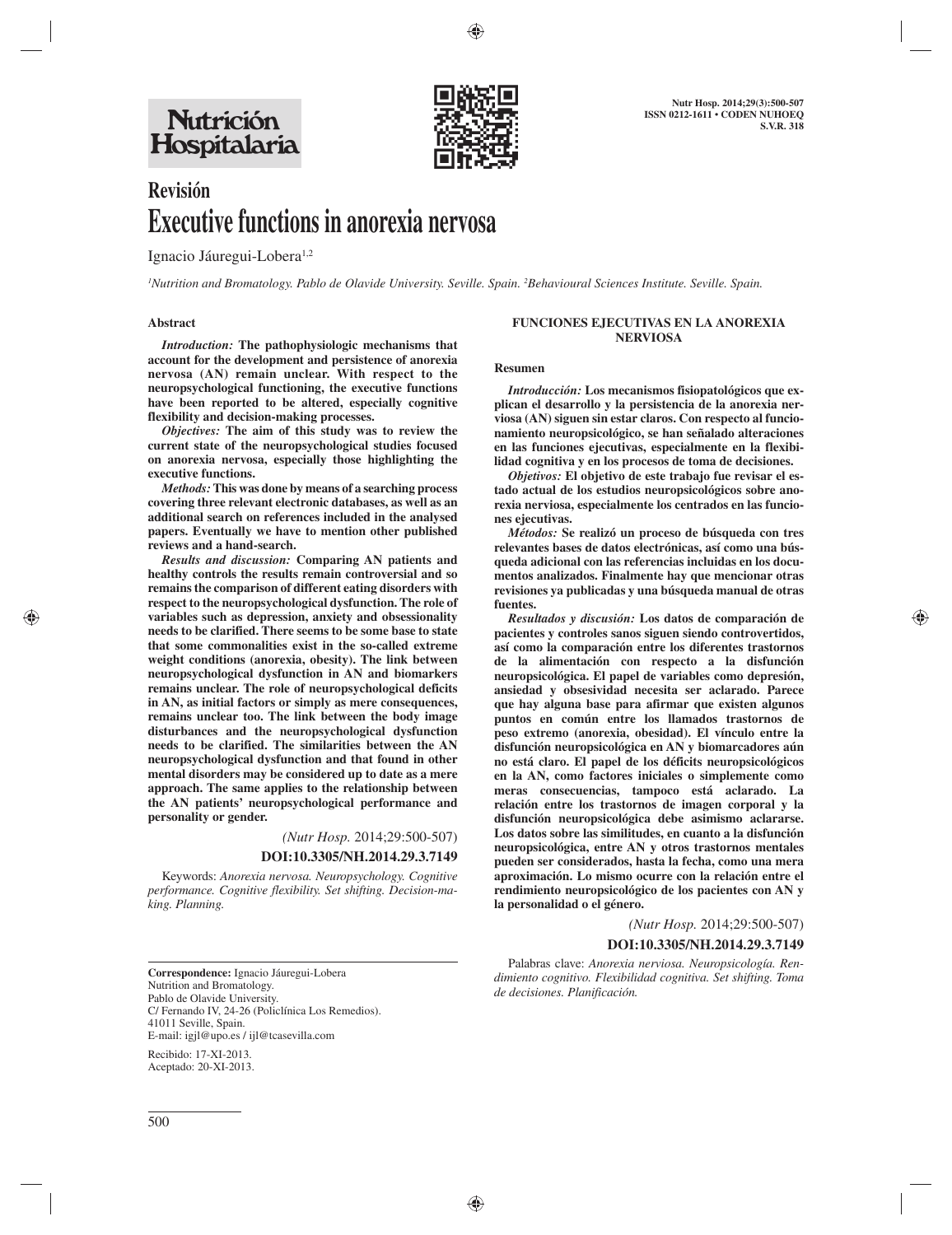#### **List of abbreviations**

AN-p: Anorexia Nervosa-purging type. AN-r: Anorexia Nervosa-restrictive type. AN: Anorexia Nervosa. BMI: Body Mass Index. BN: Bulimia Nervosa. CNS: Central Nervous System. ED. Eating Disorders. EDNOS: Eating Disorders Not Otherwise Specified. EWC: Extreme Weight Conditions.

## **Introduction**

Anorexia nervosa (AN) is a severe mental pathology being characterized by a pathological concern with body shape and weight above all. The possibility that there is a dysfunction of the Central Nervous System (CNS) in patients with AN has been explored in several ways, including neuropsychological studies. Thus, several studies assessing the relationship between cognitive processing and certain eating behaviours have been conducted, aiming to achieve a better understanding of the pathophysiology of AN.1,2

The specific pathophysiology of AN is not completely known, taking into account that different factors seem to be involved.<sup>2</sup> Up to the date AN has been described on the basis of clinical phenotypes (for example restrictive- vs. purging-type). As far as the aetiology is concerned that description seems to be not effective enough.3 As a consequence, new ways of study seem to be necessary.<sup>4</sup> In this regard, some authors have suggested these potential new focuses, thus mentioning the study of endophenotypes, the disease-associated traits more useful to determine the relationship with underlying genes and neuropsychological functions.3,5 It has been said that neuropsychology might lead to an explanatory model of AN.<sup>6</sup>

Neuropsychological studies in AN have supported the hypothesis of a disturbance on the inhibitory control–emotional regulation–executive function circuit.7 In AN, a relevant cognitive trait appears to be executive dysfunction, which includes three specific neurocognitive elements: decision-making, response inhibition and cognitive flexibility. $8-11$  Thus, AN has been consistently associated to alterations on attentional and executive functioning (mainly set shifting and decision-making).<sup>1</sup> In addition some facets of executive functioning, such as cognitive flexibility, have been considered as a risk indicator and are believed to be a possible endophenotype in AN.12

Alterations in decision-making, response inhibition and cognitive flexibility in AN highlight the importance of an adequate executive functioning to maintain an proper control of eating behaviour.<sup>7</sup> Executive functions have a biological base (prefrontal brain circuits), which involves different cortical areas such as dorsolateral prefrontal, anterior cingulated and orbitofrontal.13 A question raised is if differences in these areas could imply different degree of vulnerability.

May be that the most important question is if the neuropsychological findings reported in AN are reversible with an appropriate treatment, so are cognitive deficits an expression of traits or a mere consequence emerged during the course of the disorders?<sup>1</sup> Besides some studies, which have reported that cognitive deficits diminish after weight restoration, $14-17$  others  $18-20$  have not observed such an improvement. As a consequence, a repeated question emerges: What do neuropsychological deficits represent in AN? Are there state-related deficits and trait-related deficits?

The aim of this study was to review the current state of the neuropsychological studies focused on the executive functions in AN.

# **Methods**

## *Searching process*

The searching process covered three relevant electronic databases (Medline, EMBASE and PsycINFO). The general strategy included terms related to anorexia nervosa and neuropsychology. Then some key words and the Medical Subjects Headings were used as well as the Boolean operators AND/OR. The shared terms were ("Anorexia nervosa"[Mesh]) AND ("Decision making"[Mesh]) OR ("Response inhibition") OR ("Cognitive flexibility") OR ("Executive function"[Mesh]) OR ("Planning") OR ("Working memory"[Mesh]).

Additional search was carried out on references included in the papers, published reviews and via hand searching. Literature search was not limited to particular years.

Studies meeting the following criteria were included in the review: (1) studies focused on anorexia nervosa and executive functions; (2) controlled trials and randomized controlled trials as well as cross-sectional studies. Applied exclusion criteria included: (1) case reports; (2) interventions targeting populations with other eating disorders; (3) participants with severe comorbidities; (4) neuroimaging- and neurophysiology-based studies; (5) not available full text. Reviews and meta-analysis were considered as other source of articles, which fitted the inclusion criteria.

The initial search yielded 189 references. These were combined in an EndNote 9 library and screened on the basis of title and abstract; those clearly not meeting the review criteria were excluded as well as duplicates. Thereafter, selected references were screened based on full text. Reasons for exclusion were applied and seventy studies were finally included.

## *Procedure*

Taking into account the most used neuropsychological tests focused on the explored functions, those stud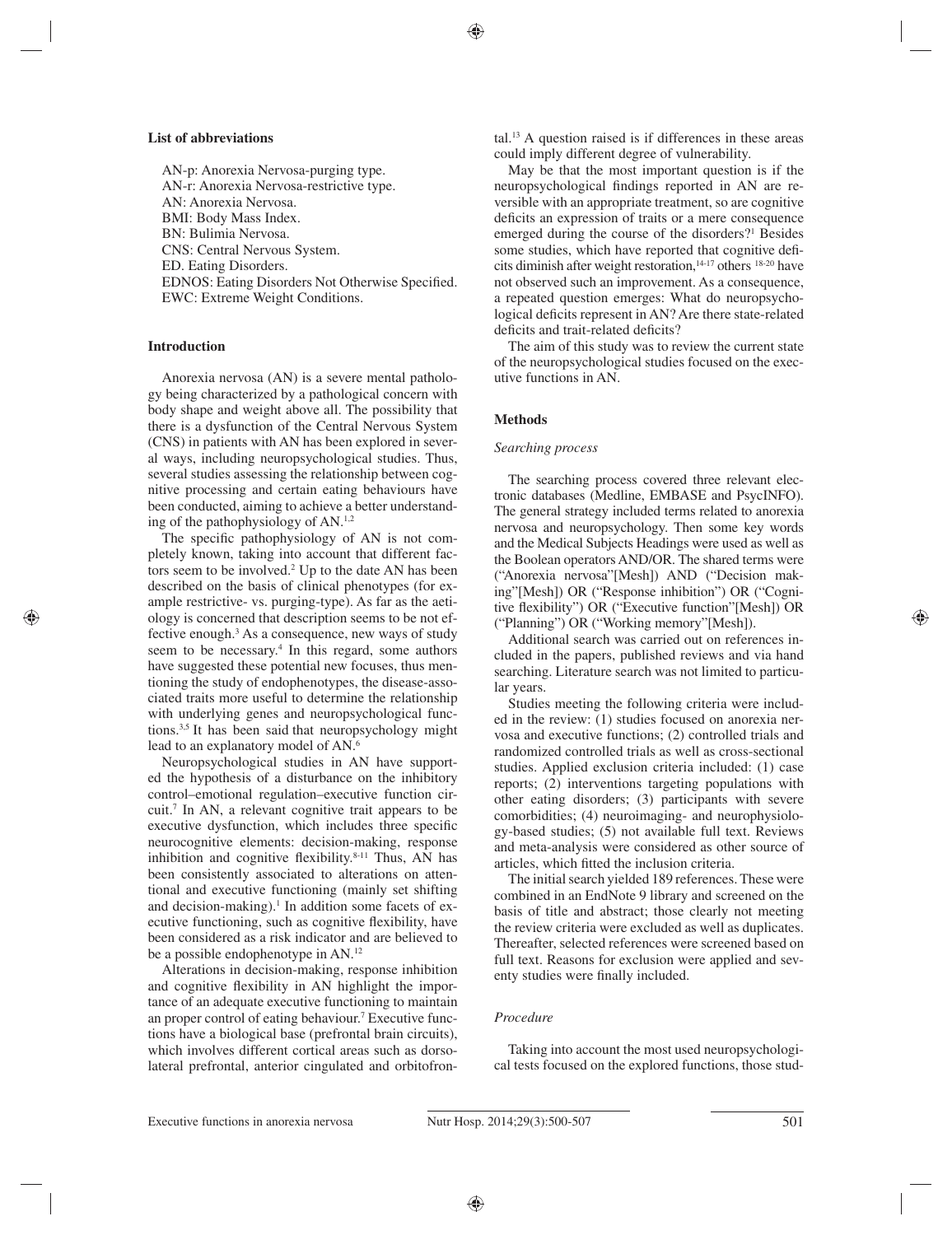ies including the Wisconsin Card Sorting Test (planning, cognitive flexibility, ability of shifting among stimuli and control of impulsive responses not aimed at achieving and objective), the Stroop Colour and Word Test (inhibition and switching skills) and the Iowa Gambling Task (decision making, risk and reward and punishment value) were specially considered.

A thematic analysis was used to analyse the papers. The six-step framework of Braun and Clarke<sup>21</sup> were followed for this proposal: becoming familiar with the data; creating initial codes; searching for themes; reviewing themes; defining and naming themes and producing the report. Fragments of data that identify a significant feature of such data were acknowledged and grouped together into related themes.21,22 As a result, the following different topics were obtained: a) Cognitive deficits in AN: Are they generally confirmed? ; b) Are there any differences between the cognitive deficits in AN and those found out in other ED? ; c) Variables usually associated to cognitive deficits in AN; d) Is there any support for the continuum spectrum of ED based on the findings of cognitive disturbances-related studies?; e) Biological bases of cognitive alterations in AN;  $f$ ) Do cognitive deficits precede the onset of AN or are they a mere consequence (e.g. of starvation)?; g) Is there any relationship between cognitive deficits and body image disturbances in AN?; h) Are cognitive deficits in AN similar to those found out in other mental disorders?; i) Personality and gender.

## **Results**

# *Cognitive deficits in AN: Are they generally confirmed?*

Despite cognitive functions such as decision-making have been reported to be reduced in ED, some authors<sup>23</sup> have found out no significant differences in the Iowa Gambling Test when compared ED patients (including AN,  $n = 49$ ) and healthy controls. These authors suggest that previous reported alterations could be related to other clinical characteristics. It must be noted that patients included in this study were euthymic and free of psychotropic medication. Similarly, Kingston et al. did not find differences between AN patients and controls by means of cognitive flexibility tasks.<sup>19</sup>

Other studies have found out that AN patients perform worse than healthy controls, for example in set-shifting tasks, $24,25$  visuospatial memory and central coherence,<sup>26</sup> visual constructional ability<sup>27</sup> and ability to master a conflict situation over time.<sup>28</sup>

# *Are there any differences between the cognitive deficits in AN and those found out in other ED?*

In the case of bulimia nervosa (BN), decision-making abnormalities and executive reductions can be demonstrated and might be neuropsychological correlates of the patients' dysfunctional everyday-life decision-making behaviour.29 By means of the Iowa Gambling Test, AN patients, BN patients and obese patients have shown significant impairment comparing to healthy controls, the three groups not being significant different from each other.<sup>30</sup> Recently, by means of the concept of "extreme weight conditions" (EWC) executive functions have been explored with the Iowa Gambling Test, the Wisconsin Card Sorting Test and the Stroop and Word Test. As a result, authors conclude that EWC (AN and obesity) have similar dysfunctional executive profile.<sup>7</sup> In a recent review, both AN patients and BN patients are reported to show cognitive deficits. Nevertheless it seems that cognitive rigidity is more frequent in AN patients and alterations in decision-making or central coherence are more often found out in BN.31 Within the group of patients with AN, the cognitive profiles of restrictive  $(AN-r)$  and purging (AN-p) types seem to be different. By means of the Block Design and Object Assembly, AN-r perform significantly worse than AN-p. In addition no differences were found between AN-p and healthy controls. Exploring set shifting there were not differences among the three groups.32 Including AN-r, AN-p, BN and healthy controls, cognitive flexibility and motor inhibition have been shown to be unaltered in BN patient while AN patients showed a deficient motor inhibition compared to healthy controls.<sup>33</sup> Others, studying four groups of patients (AN-r, AN-p, BN and Eating Disorders Not Otherwise Specified -EDNOS-), have not observed differences in executive functions among them.34 It must be noted that only 30% of the patients showed impaired performance in executive functions.

# *Variables usually associated to cognitive deficits in AN*

Different variables have shown to be associated to cognitive rigidity and decision-making impairments in AN patients. In this regard, illness duration is associated to the score on the Hayling Sentence Completion Task. It seems to be a partial effect of years of education and body mass index (BMI) on neuropsychological performance as a whole (including Trail Making Test, Wisconsin Card Sorting Test, Iowa Gambling Test and the Hayling Sentence Completion Task). In addition, response inhibition processes and verbal fluency impairment were not associated to BMI and years of education but were associated to depression severity.<sup>35</sup> With respect to the depression symptoms, Giel et al. have found out that set-shifting ability was intact in AN patients without comorbid depression. On the contrary, patients with depression performed significantly poorer in the three tasks (Trail Making Test, Wisconsin Card Sorting Test and a Parametric Go/No-Go Test). The authors concluded that impairments of set-shifting ability in AN patients may partly be due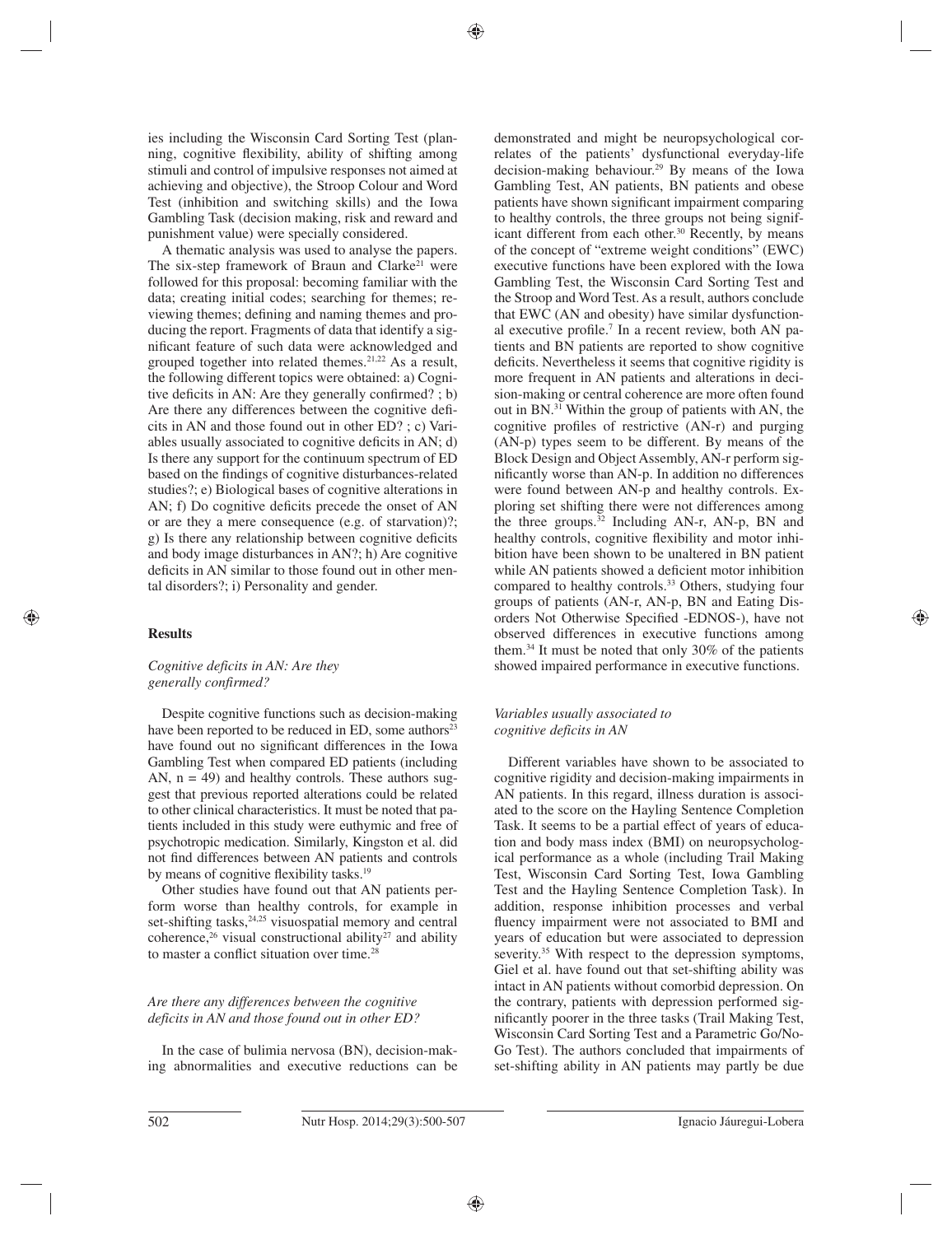to comorbid depression disorders.<sup>36</sup> Another variable to consider, which have shown to be associated to the impairment in executive functions, is state anxiety.<sup>34</sup> In the study of Wilsdon et al., three groups were examined (AN patients, women who were high in obsessionality and women who were low in obsessionality) with no significant differences among the groups in executive functions (as measured with the Wisconsin Card Sorting Test). When controlling for depression and obsessionality, AN patients and the high-obsessional group showed significantly more perseverations. Depression appeared to supress variance that was irrelevant to the prediction of perseverance thus enhancing the importance of group membership.37 Finally, the concept of metacognition has been related to the neuropsychological basis of insight into illness in AN patients, suggesting that metacognition might be an important mediator between basic cognitive deficits and poor insight.38

## *Is there any support for the continuum spectrum of ED based on the findings of cognitive disturbances-related studies?*

A continuum model has been proposed for ED, this model comprising of from anorexia nervosa to stable obesity. In this continuum the different subtypes of eating disorders are included, so AN-r, AN-p and BN along with obesity frame the continuum spectrum. According with this theory, all patients included in the spectrum may share certain neuropsychological features, for example those relate to executive functions. In this regard it has been shown that different ED patients have reduced ability on tasks such as the Rey-Osterrieth Complex Figure or the Tower of London Task.27 In the case of BN and obesity, decision-making disturbances and executive reductions have also been demonstrated.<sup>29,30</sup> Cserjési reported a common deficit in attention capacity in both AN and obesity, specifically when considered shifting capacity and mental rigidity (associated to frontal lobe based executive functions). $39$  The recent study of Fagundo et al. highlights a similar dysfunctional executive profile with respect to the extreme weight conditions (AN and obesity).7 Despite considering similarities, the review of Idini et al. concludes that cognitive rigidity would be more frequent in AN while alterations in decision-making or central coherence are more often found out in BN.40

## *Biological bases of cognitive alterations in AN*

A sort of meeting point has been established between overeating and under eating, which would be the dopamine brain reward system. To sum up, impairments on decision-making, response inhibition and cognitive flexibility lead to unsatisfactory control of eating behaviour.<sup>7</sup> In this regard, different studies have reported some biological bases of the neuropsychological impairment thus leading to a research of biomarkers. In this field of study, Dmitrzak-Weglarz et al. have found out significant correlations between neurotrophin factor 4 and glial cell line-derived neurotrophic factor serum levels and executive function as measured by the Wisconsin Card Sorting Test.<sup>41</sup> Seeking those biomarkers, the effect of a functional polymorphism (Val158Met) in the catechol-O-methyltransferase gene on the set-shifting abilities in AN have been explored. In this regard, only in the underweight AN patients that polymorphism affected cognitive performance. Moreover underweight AN patients who were Met homozygotes had significantly higher levels of perseveration.<sup>42</sup>

The suggested substantial genetic influence for AN are based on works with results mainly inconsistent. Trying to investigate the neurocognitive endophenotypes approach of AN, Galimberti el at. analysed functions such as decision-making, set-shifting and planning in AN patients. Impaired performance on the Iowa Gambling Test and the Wisconsin Card Sorting Test were found out in AN patients and their relatives. Nevertheless planning kept preserved. Applying a heritability index, the results suggest a genetic effect influencing the performance in the case of the Iowa Gambling Test but not in the case of the Wisconsin test. The authors concluded the presence of a shared dysfunctional executive profile in AN patients and their unaffected relatives. This dysfunction is shown by way of deficient decision-making and set-shifting, suggesting that these impairments might constitute biological markers for AN.43

The link between neuropsychological dysfunction in AN and biomarkers remains unclear. Considering that animal studies have established that glutamatergic pathways in the prefrontal cortex play an important role in set-shifting ability, Nakazato et al. tried to determine whether serum concentrations of glutamatergic neurotransmission-related amino acids were associated to set-shifting ability un both acute and recovered AN patients. As a result the authors did not found correlation between serum glutamine concentration and set-shifting performance.<sup>44</sup> In other study, Nakazato et al. measured serum brain-derived neurotrophic factor and set-shifting again in both current and recovered AN patients. In the same line, there was no significant correlation between serum brain-derived neurotrophic factor concentrations and performance on the Wisconsin Card Sorting Test.45

# *Do cognitive deficits precede the onset of AN or are they a mere consequence (e.g. of starvation)?*

There are studies, which have reported that as a result of treatment patients did not improve their cognitive performance.18 Other studies have reported the impaired cognitive functions to be improved but with an absence of association between cognitive and clinical rectifications, leading the authors to suggest the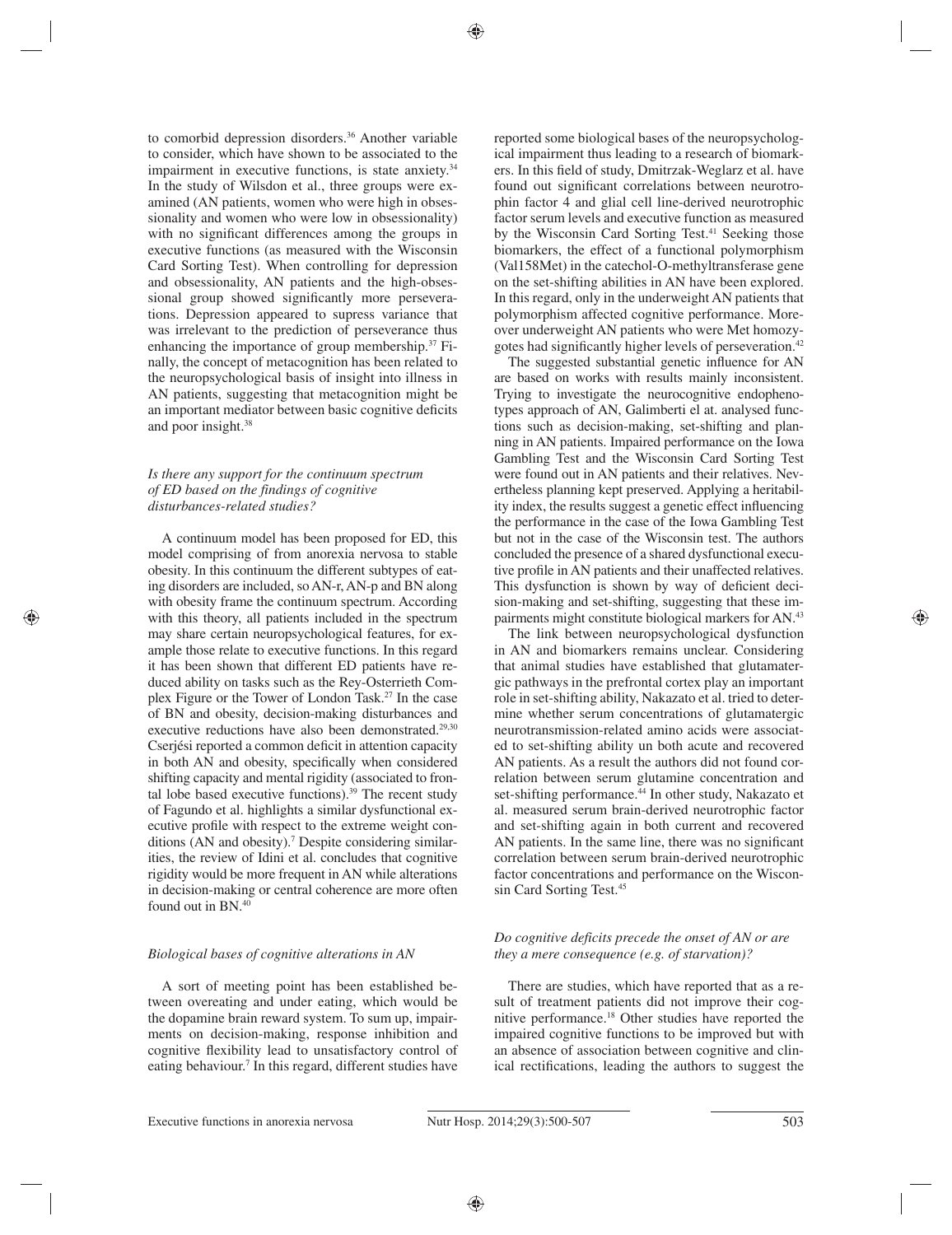existence of mediating factors.<sup>24</sup> In the same line that improvement seems not to be associated with changes in BMI.46 In other cases a persistence of some altered cognitive functions has been observed after weight restoration.<sup>47</sup> With respect to set-shifting tasks in AN, Tchanturia et al. $48$  have concluded that difficulties in these tasks did not show any improvement follow re-testing after weight recovery.

Recent studies try to direct the attention to the neuropsychological impairments as predisposing factors and/ or specific eating disorder-related findings. An example of these efforts to search endophenotypes of ED is the several articles of Lopez et al. about the concept of central coherence.49-51 Nevertheless, the potential confounding factors, comorbid pathologies, use of different medications, etc. make difficult to ascertain conclusions. $2<sup>3</sup>$ 

Aimed to summarize these controversial results, Duchesne et al. conclude that some cognitive dysfunction tend to disappear after treatment, thus supporting the hypothesis that these are functional deficits. Nevertheless, other deficits tend to persist, so they might precede the development of ED or even contribute to their development or to a worse prognosis. $2$  In this line, the study of Favaro et al. shows that starvation affects dopamine release in the prefrontal cortex of AN patients with different effects on executive functions according to the catechol-O-methyltransferase genotype.<sup>42</sup> Respecting set-shifting performance, some findings suggest that this function may be a consequence of AN.52 On the contrary, Tchanturia et al. suggest that impaired executive function in terms of set-shifting tasks could represent a vulnerability factor.<sup>53</sup> Similarly, Tenconi et al. did not find any differences among long-term recovered individuals, weight restored AN patients and those in acute phase with respect to set-shifting tasks with poor performance in the three groups. The authors suggest that set-shifting and central coherence seem to be promising cognitive endophenotypes of AN.54 In the follow-up study of Gillberg et al. AN seems to be associated to a range of neuropsychological alterations that remain present long after the AN per se is no longer an important feature<sup>17</sup> Another longitudinal study showed that ten years after the AN onset, patients had poor results on the Object Assembly Test, thus indicating weak central coherence with a tendency to focus on details at the expense of configural information.<sup>55</sup> With respect to planning, it has been shown that this function remains impaired even after full recovery from AN.40

On the contrary Hatch et al. concluded that cognitive impairments in AN patients appear to normalize with refeeding and weight gain.<sup>56</sup>

# *Is there any relationship between cognitive deficits and body image disturbances in AN?*

There is a shortage of studies based on the relationship between neurocognitive deficits and neurological bases of body image disturbances. Studying the body schema, it has been reported that AN patients may have subtle cognitive dysfunctions which could interact with processing of body-schema-related information. In addition it is suggested that body image distortion may not be secondary to bottom-up perceptual disturbances.<sup>57</sup>

Body image disturbances in AN patients have been shown to be related to frontal alterations, specifically these disturbances might be linked to the alterations of abstraction and critical abilities and with an obsessive frontal functioning. Pathological preoccupation with body shape would lead to intensive focus on the body and the search of perfection, which is typical of rigid personalities.<sup>58</sup>

## *Are cognitive deficits in AN similar to those found out in other mental disorders?*

Gillberg et al. studied a group of AN patients in which there was a subgroup of participants with autism spectrum disorders. In that subgroup there were cases with test profiles similar to those observed in autism and Asperger syndrome.<sup>55</sup> The study of Oldershaw et al. adds similar data. In this case, by means of Wisconsin Card Sorting Task to assess executive function, cognitive profiles of the two groups (AN patients and published data about autism spectrum disorders) were similar with respect to executive functions.<sup>59</sup> Considering AN-r, it has been reported that theses patients have several common features (shifting capacity, mental rigidity) with anxiety disorders.<sup>39</sup> The deficient motor inhibition found out in AN patients has been considered to be similar to the cognitive profile of obsessive-compulsive spectrum disorders.<sup>33</sup>

# *Personality and gender*

Pignatti et al. have indicated that there exists a relationship between cognitive rigidity and fixed psychological traits in AN patients. Specifically perfectionist stable traits support this idea as excessive cognitive control can either improve or damage set-shifting and decision-making procedures.<sup>60</sup>

As far as we know, the study of Tchanturia et al. is the only one devoted to clarify the role of gender in this field of study. Concretely they studied decision-making by means of the Iowa Gambling Test and they found out that both male and female AN patients performed significantly worse than healthy controls. Despite male had higher impulsive scores, that impulsivity did not predict poor decision-making performance. The authors concluded that both males and females had a similar decision-making performance.<sup>61</sup>

# **Discussion**

Many studies have reported deficits in executive functions in AN patients $37,58,60.64$  generally related to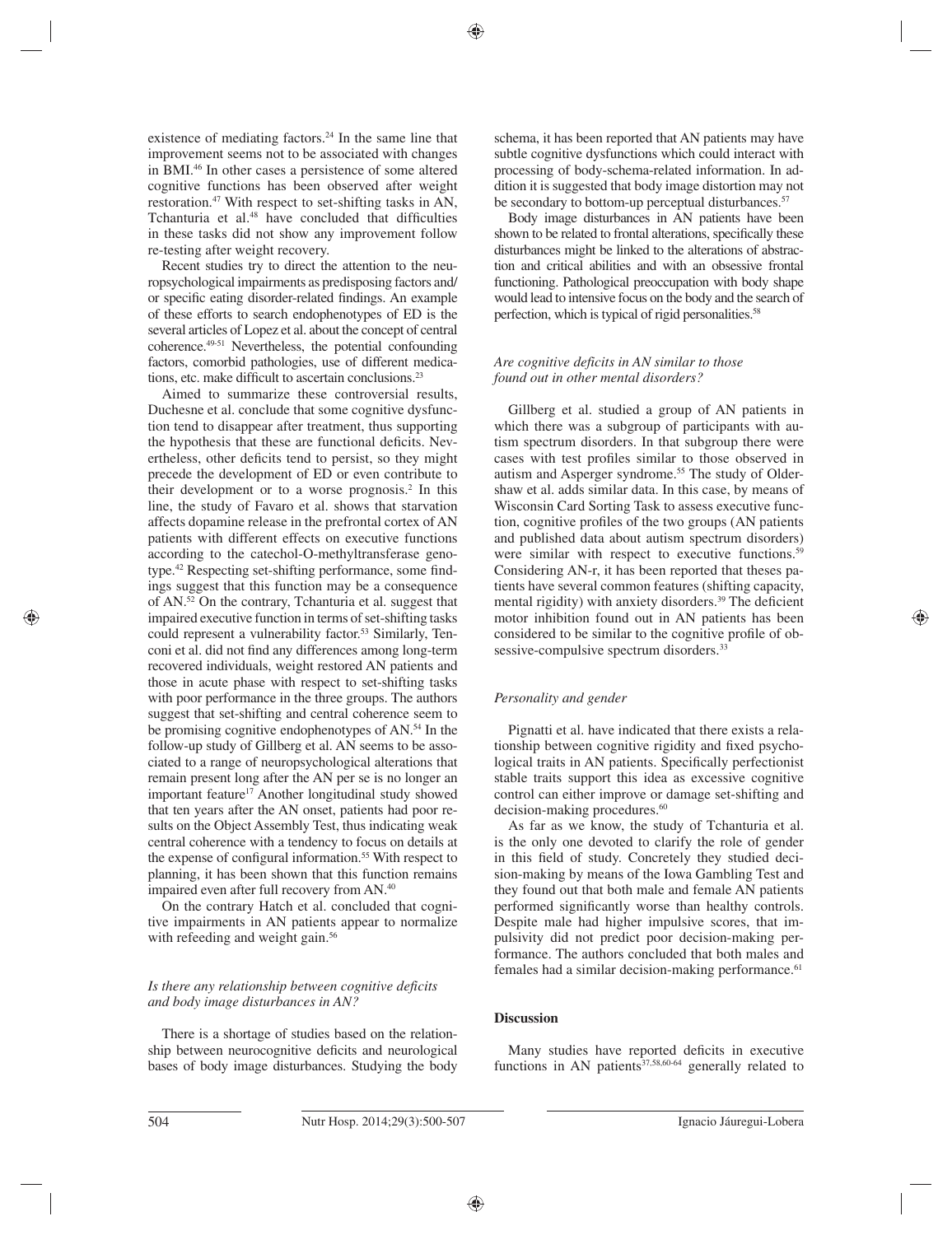fronto striatal systems. In two previous reviews, it has been shown that the most repeated results about these deficits seem to involve the dorsolateral prefrontal cortex and the orbitofrontal cortex.35,65

Despite being lots the studies in this regard, the fact of finding different results between AN patients and healthy controls remains not to be completely agreed.<sup>23</sup> Patients' characteristics have been an explanation for those who do not find out a worse performance in AN patients. In fact, it has been said that serotonergic drugs might influence the cognitive performances and in many cases patients enrolled in different studies were taking such a type of drugs.

Comorbidity is another factor potentially capable to lead to different results. It is known that depressive symptoms can affect decision-making performance<sup>66</sup> and in many cases this variable has not been taken into account. Moreover there are authors who consider that depressive symptoms do not influence executive functions such as decision-making.<sup>67</sup> Do depressive symptoms affect the decision-making process in AN patients or the eating-related symptomatology? That point seems to remain unclear.

Based of the above-mentioned results it is difficult to catch a general idea about the specificity of the executive dysfunction in AN when comparing with other ED. As a result of the studies of several authors, ED could share a general deficit in executive functions7,29,30,34 while for others it would have some differences among subgroups of ED.33,40 Finally, it must be noted that some findings point out that both similar dysfunctions and different dysfunctions might be observed in AN patients compared to other ED.32 One more time another point in this field of study is not completely consensual.

With respect to the possible variables associated to the cognitive deficits, medications, depressive symptoms, anxiety trait or obsessionality have been involved in the results of different studies. Not always the studies have controlled for these variables adequately<sup>6,62</sup> or these variables have not been considered simultaneously.<sup>34</sup> May be that the main controversial factor to analyse is the one referred to the role of starvation in the cognitive performance. Some authors have found out a correlation between decision-making skills and BMI while others did not report that correlation.23,68 In this regard, Hatch et al. conclude that cognitive impairments AN patients appear to normalize with refeeding and weight gain.56 In view of the controversial results in this topic, we agree with Duchesne et al. considering that it might be concluded that some cognitive dysfunctions tend to disappear after treatment while other deficits tend to persist, so they might precede the development of ED or even contribute to their development or to a worse prognosis.2

The continuum spectrum of ED is a theory which remain as object of debate. It is not something new. In fact, the notion of a common psychopathology in ED was established in 1982.<sup>69</sup> The concept of extreme weight conditions adds a new element to support that to some extent all ED share psychological, psychopathological and neuropsychological features. In this regard, the study of Fagundo el al.<sup>7</sup> represents a summary about this topic. This study hypothesizes with the idea that cognitive deficits observed in AN and obese patients might partially be an expression of their incapacity to successfully regulate reward and punishment which might be affect the planning every day functioning. Their cognitive performance and their eating behaviour seem to have similarities. Seeking for biomarkers, perhaps the cognitive mechanism underlying the decision-making process in different ED would be different. Impulsivity (obesity) and rigidity (AN) could be the two extremes in which would be possible to place all ED. Summarizing, individuals with either excessive food intake or food restriction show a similar dysfunctional executive profile. Nevertheless, the need to find specific biomarkers has not been followed by successful findings up to date despite having obtained some promising results.<sup>41,42</sup>

Being a core of the AN symptomatology, the shortage of studies focuses on the relationship between neuropsychological functioning and body image disturbances may be the most relevant conclusion. Body image disturbances in AN patients have been related to frontal alterations (abstraction and critical abilities) and with an obsessive frontal functioning. In this regard, morbid concerns about body shape would lead to intensive focus on the body and the search of perfection. It must be noted that a linear correlation has been found out between body image disturbances and the greater rigidity of frontal functioning.58

With respect to the neuropsychological findings in AN, several studies have reported similarities with other pathologies such as autism,<sup>55,59</sup> anxiety disorders<sup>39</sup> and obsessive-compulsive disorders.<sup>33</sup> In other cases, the cognitive alterations observed in AN have been related to different levels of depression and anxiety $34,56$ as well as to obsessive traits. $35$  Considering the obsessive-compulsive spectrum, Cavedani et al. and Liao et al. have suggested that obsessive-compulsive symptomatology would be behind of the Iowa Gambling Test performances while in another study of Cavedani et al. this was not confirmed.<sup>6,62,68</sup> As a result of these finding it might be said that there are some similar findings in other mental disorders, thus is very difficult to state that the neuropsychological findings in AN are strictly specific of this disorder.

The neuropsychological functions in AN have been accompanied by studies based on neuroimaging and neurophysiology in order to correlate structural and functional brain changes with neuropsychological findings.<sup>65,70</sup> Having the enormous amount of involved variables (weight, duration of illness, medications, etc.) in mind, it has been strongly difficult to demonstrate the correlation between brain changes and functional changes. In order to establish a cause-effect relation it would be necessary to develop longitudinal neuroimaging studies as well as more neuropsychological lon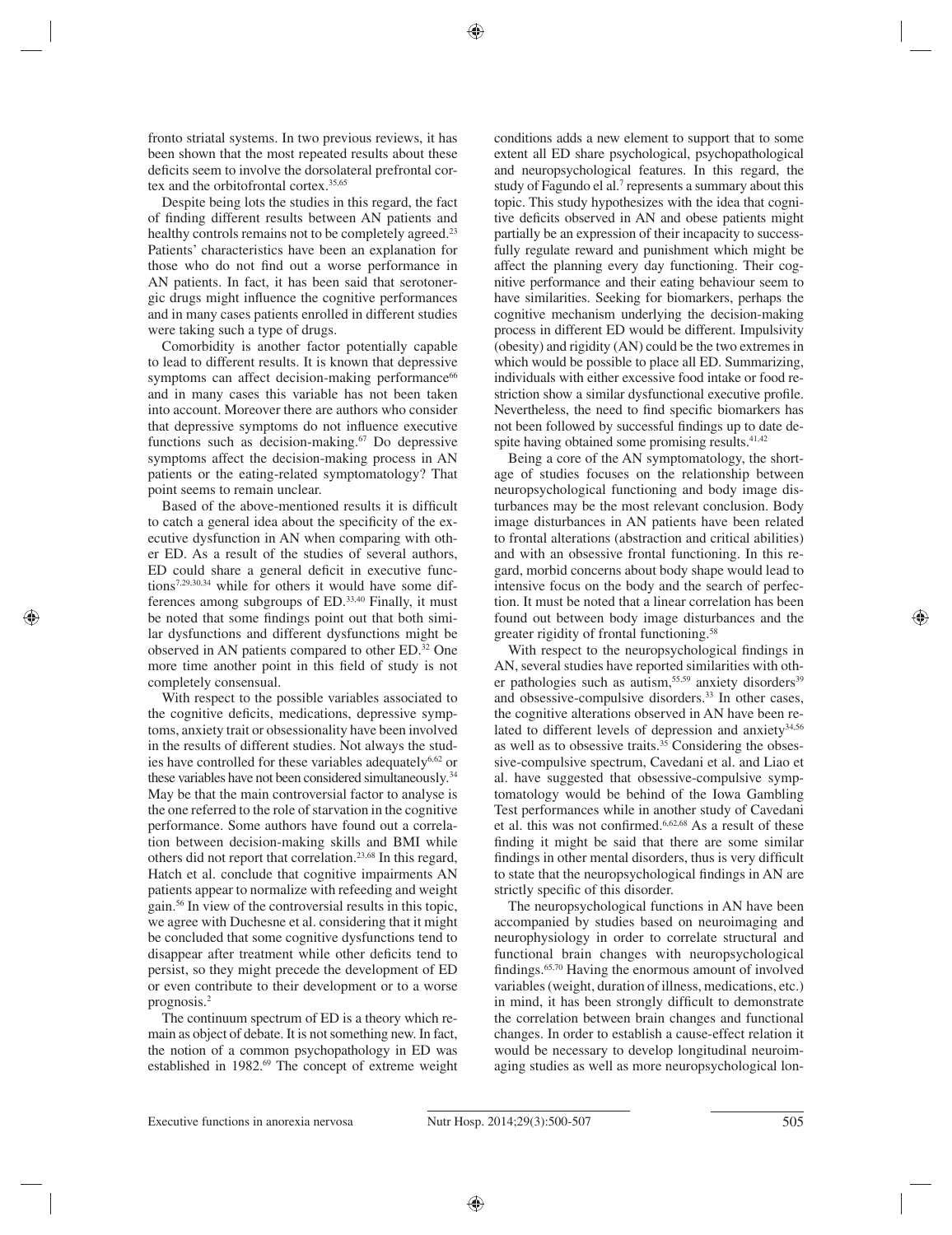gitudinal designs. Studies about the cognitive function in AN not only are relevant in order to seek biomarkers, biological traits laying the clinical expression, but just to implement new forms of treatment to specifically focus on the neuropsychological impairment of these patients.<sup>1</sup> The proposed dysfunction in prefrontal circuitry that mediates executive functions, reward and behavioural regulation (not only in AN but also in obesity) could be a starting point to be considered in future treatments.7

#### **Conclusions**

Different neuropsychological alterations have been described in AN. Nevertheless there are many inconsistencies among studies mainly due to methodological biases. Comparing AN patients and healthy controls the results remain controversial. Bearing in mind different ED, some authors consider several common disturbances while others have reported some differences among them. The role of different variables such as depression, anxiety, obsessionality, etc. needs to be more clarified. There seems to be some base to state that some commonalities exist in the so-called extreme weight conditions (from AN to obesity). With respect to the biological basis of executive functioning alterations, the link between neuropsychological dysfunction and biomarkers remains unclear. The role of neuropsychological deficits in AN, as initial factors or simply as mere consequences, remains unclear too. Another topic, which needs to be clearly improved, is that which refer to the link between the body image disturbances in AN and the neuropsychological dysfunction. The similarities between the neuropsychological dysfunction in AN and that found in other mental disorders may be considered up to date as a mere approach. The same applies to the relationship between the AN patients' neuropsychological performance and personality or gender.

#### **References**

- 1. Jáuregui-Lobera I. Neuropsychology of eating disorders, 1995- 2012. *Neuropsychiatr Dis Treat* 2013; 9: 415-30.
- 2. Duchesne M, Mattos P, Fontenelle LF, Veiga H, Rizo L, Appolinario JC. Neuropsychology of eating disorders: a systematic review of the literature. *Rev Bras Psiquiatr* 2004; 26: 107-17.
- 3. Steiger H, Bruce KR. Phenotypes, endophenotypes, and genotypes in bulimia spectrum eating disorders. *Can J Psychiatry* 2007; 52: 220-7.
- 4. Södersten P, Bergh C, Zandian M. Understanding eating disorders. *Horm Behav* 2006; 50: 572-8.
- 5. Holliday J, Tchanturia K, Landau S, Collier D, Treasure J. Is impaired set-shifting an endophenotype of anorexia nervosa? *Am J Psychiatry* 2005; 162: 2269-75.
- 6. Cavedini P, Bassi T, Ubbiali A, Casolari A, Giordani S, Zorzi C et al. Neuropsychological investigation of decision-making in anorexia nervosa. *Psychiatry Res* 2004; 127: 259-66.
- 7. Fagundo AB, de la Torre R, Jiménez-Murcia S, Agüera Z, Granero R, Tárrega S et al. Executive functions profile in extreme eating/weight conditions: from anorexia nervosa to obesity. *PLoS One* 2012; 7: e43382.
- 8. Lena SM, Fiocco AJ, Leyenaar JK. The role of cognitive deficits in the development of eating disorders. *Neuropsychol Rev* 2004; 14: 99-113.
- 9. Siervo M, Arnold R, Wells JC, Tagliabue A, Colantuoni A, Albanese E et al. Intentional weight loss in overweight and obese individuals and cognitive function: a systematic review and meta-analysis. *Obes Rev* 2011; 12: 968-83.
- 10. Smith E, Hay P, Campbell L, Trollor JN. A review of the association between obesity and cognitive function across the lifespan: implications for novel approaches to prevention and treatment. *Obes Rev* 2011; 12: 740-55.
- 11. Tchanturia K, Campbell IC, Morris R, Treasure J. Neuropsychological studies in anorexia nervosa. *Int J Eat Disord* 2005; 37 (Suppl.): S72-6 discussion S87-9.
- 12. Roberts ME, Tchanturia K, Stahl D, Southgate L, Treasure J. A systematic review and meta-analysis of set-shifting ability in eating disorders. *Psychol Med* 2007; 37: 1075-84.
- 13. Rubia K. ''Cool'' inferior frontostriatal dysfunction in attention-deficit/ hyperactivity disorder versus ''hot'' ventromedial orbitofrontal-limbic dysfunction in conduct disorder: a review. *Biol Psychiatry* 2011; 69: 69-87.
- 14. Hamsher KS, Halmi KA, Benton AL. Prediction of outcome in anorexia nervosa from neuropsychological status. *Psychiatry Res* 1981; 4: 79-88.
- 15. Kohlmeyer K, Lehmkuhl G, Poutska F. Computed tomography of anorexia nervosa. AJNR *Am J Neuroradiol* 1983; 4: 437.
- 16. Small A, Madero J, Teagno L. Intellect, perceptual characteristics and weight gain in anorexia nervosa. *J Clin Psychol* 1983; 39: 780.
- 17. Gillberg IC, Billstedt E, Wentz E, Anckarsäter H, Råstam M, Gillberg C. Attention, executive functions, and mentalizing in anorexia nervosa eighteen years after onset of eating disorder. *J Clin Exp Neuropsychol* 2010; 32: 358-65.
- 18. Green MW, Elliman NA, Wakeling A, Rogers PJ. Cognitive functioning, weight change and therapy in anorexia nervosa. *J Psychiatr Res* 1996; 30: 401-10.
- Kingston K, Szmukler G, Andrewes D. Tress, B. Desmond, P. Neuropsychological and structural brain changes in anorexia nervosa before and after refeeding. *Psychol Med* 1996; 26: 15- 28.
- 20. Bradley SJ, Taylor MJ, Rovet JF, Goldberg E, Hood J, Wachsmuth R et al. Assessment of brain function in adolescent anorexia nervosa before and after weight gain. *J Clin Exp Neuropsychol* 1997; 19: 20-33.
- 21. Braun V, Clarke V. Using thematic analysis in psychology. *Qual Res Psychol* 2006; 3: 77-101.
- 22. Aveyard H. Doing a literature review in health and social care, 2nd ed. McGraw-Hill: Maidenhead, Berkshire, UK, 2010.
- 23. Guillaume S, Sang CN, Jaussent I, Raingeard I, Bringer J, Jollant F et al. Is decision making really impaired in eating disorders? *Neuropsychology* 2010; 24: 808-12.
- 24. Lauer CJ, Gorzewski B, Gerlinghoff M, Backmund H, Zihl J. Neuropsychological assessments before and after treatment in patients with anorexia nervosa and bulimia nervosa. *J Psychiatr Res* 1999; 33: 129-38.
- 25. McAnarney ER, Zarcone J, Singh P, Michels J, Welsh S, Litteer T et al. Restrictive anorexia nervosa and set-shifting in adolescents: a biobahavioral interface. *J Adolesc Health* 2011;  $49.99-101$
- 26. Stedal K, Rose M, Frampton I, landro NI, Lask B. The neuropsychological profile of children, adolescents, and young adults with anorexia nervosa. *Arch Clin Neuropsychol* 2012; 27: 329-37.
- 27. Alvarado-Sánchez N, Silva-Gutiérrez C, Salvador-Cruz J. Visoconstructive deficits and risk of developing eating disorders. *Span J Psychol* 2009; 12: 677-85.
- 28. Zanna V, Filippucci L, Castiglioni MC. A repeated measure analysis of the serial color-word test in anorexia nervosa. *Percept Mot Skills* 2010; 110: 224-8.
- Brand M, Franke-Sievert C, Jacoby GE, Markowitsch HJ, Tuschen-Caffier B. Neuropsychological correlates of decision making in patients with bulimia nervosa. *Neuropsychology* 2007; 21: 742-50.